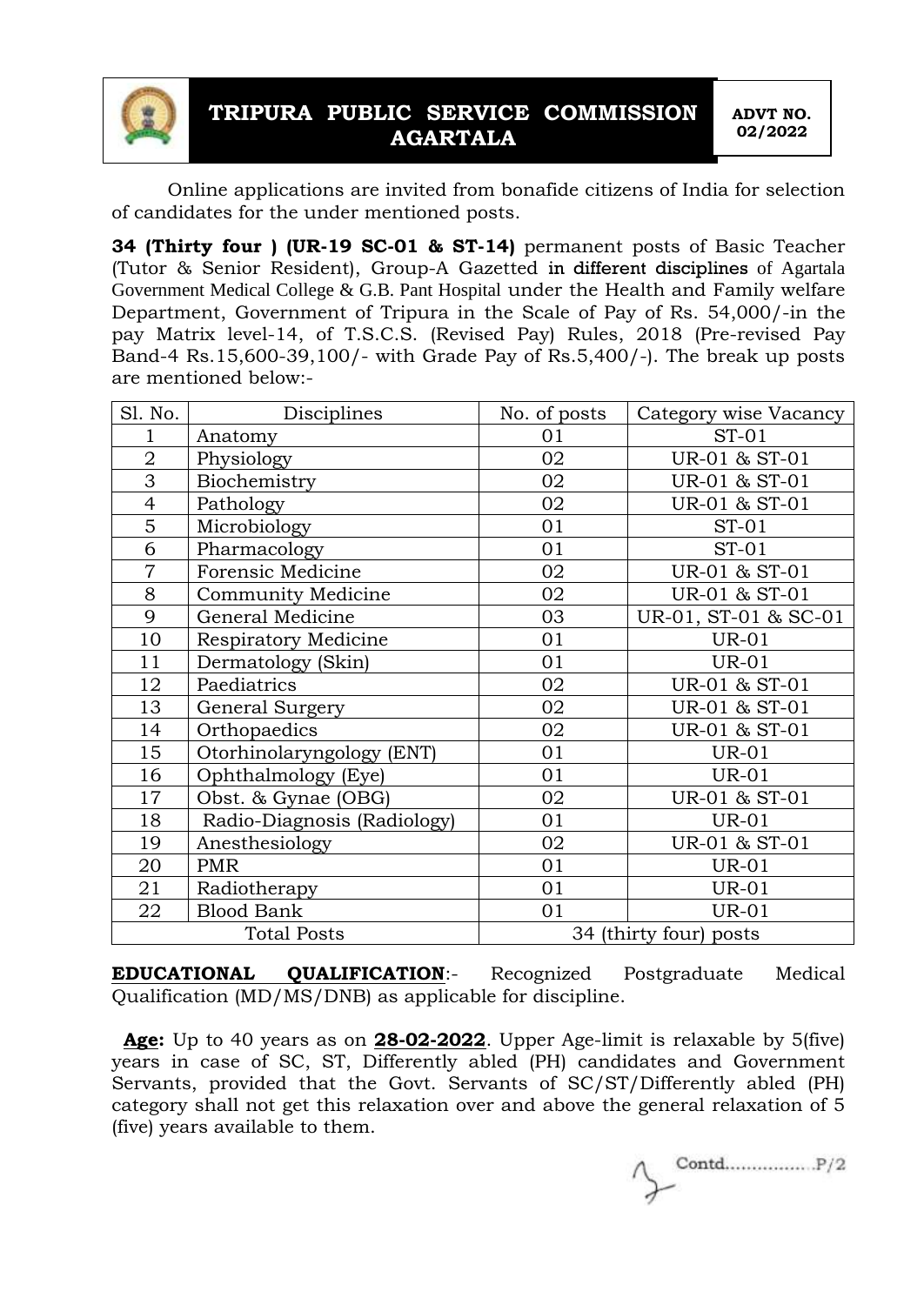The last date of receiving application is **28-02-2022 (5.30 PM)**. The

application(s) received after the closing date will not be entertained.

List of provisionally eligible candidates will be available on and from **11-03-2022.**

Interview for recruitment to the post may be started from **16.03.2022**.

### **Selection Process:**

- **A) i) Total marks allotted for Selection process: 100 marks (90 % weightage from API and Academic Research performance, Experience & 10 marks for interview).**
- B) The Selection Process will comprise of 02(two) successive stages viz- i) Short listing of candidates at ratio 1:3 ratio (three candidates against one vacancy) on the basis of API Scores/Academic Record performance and Experience, Research Performance. It is also mentioned here that candidate(s) scoring marks equal to that of the last qualified candidate shall also be called for interview.
- **C) For detailed of Selection Process please refer the Commission's Notification [No.F.11 \(26-35\)-RECT/TPSC/2022](https://tpsc.tripura.gov.in/sites/default/files/notification_10022022.pdf) dated 10th February, 2022.**
- D) In the list of recommendation, merit position of candidates securing equal marks will be finalized as per their seniority of age. The same procedure is to be followed for preparing waiting List, if there be any.

Further provided that, in the list of recommendation, merit position of candidates securing equal marks in aggregate and also of the same age will be decided on the basis of percentage of marks obtained in the minimum educational qualification prescribed in Recruitment Rules/ Service Rules.

### **Important information:**

# **1. Online Application Portal**:

**(a)** Candidates will have to submit application through Online Application Portal only. The Commission will not entertain any hard copy application. Before submission of online application, read carefully the necessary instruction's regarding filling up of online application.

**(b)** Online Application Portal will be available on Commission's website from **17- 02-2022 to 28-02-2022 (5.30 PM).** Before applying for the post, an applicant shall register his/her bio- data particulars through One Time Profile Registration (OTPR) on the Commission's Website viz. [www.tpsc.tripura.gov.in](http://www.tpsc.tripura.gov.in/) once applicant registers his/her particulars, a User ID is generated and sent to his/her registered mobile number and email ID. Applicants need to apply for the post using the OTPR User ID through Commission's website.

**(c)** Applicants should avoid submitting multiple applications. However, if due to any unavoidable circumstances, any applicant submits multiple applications then he/she must ensure that the application with latest Receipt Number is complete in all respects.

#### Page-2